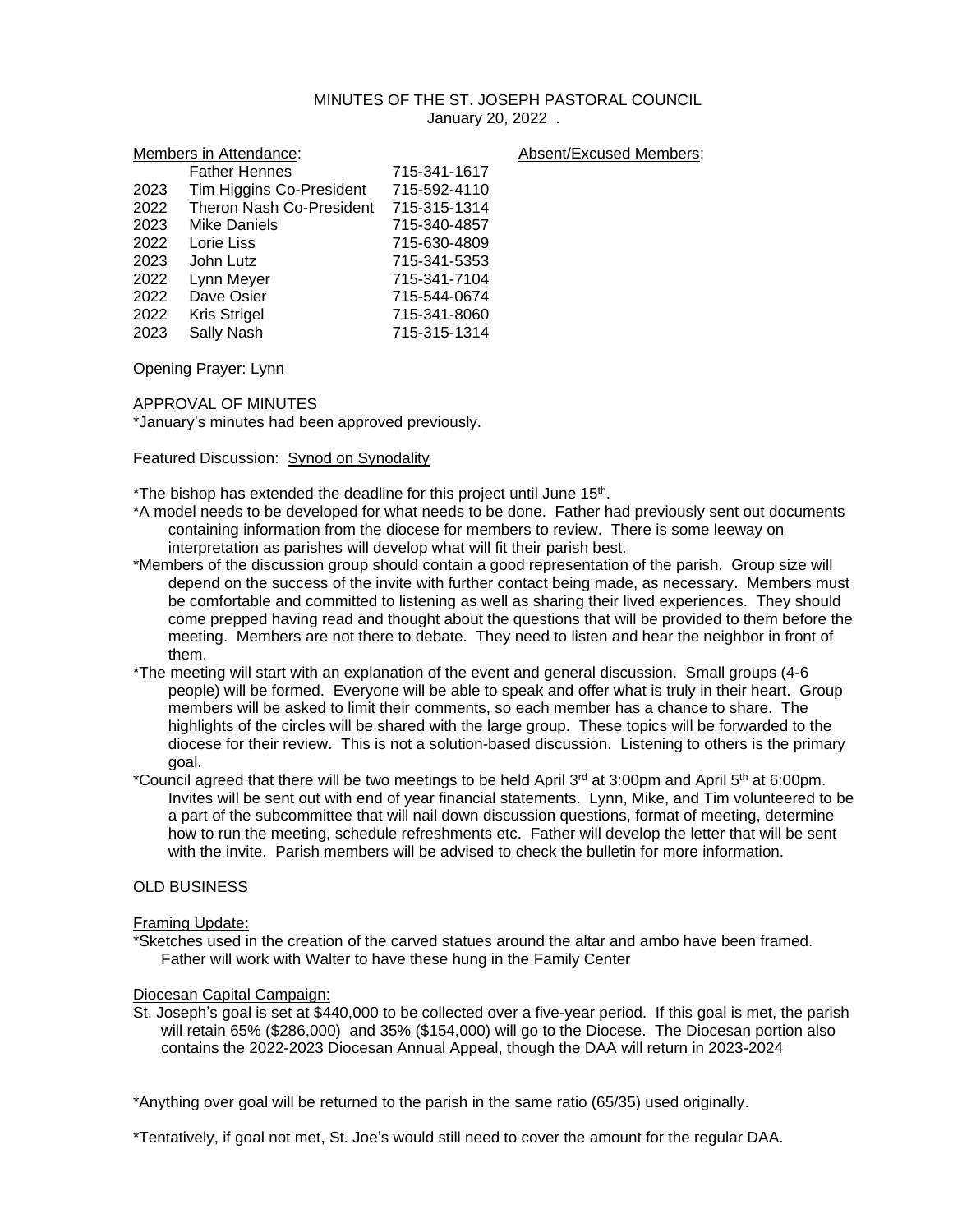\*Pending kickoff is January 2023 with the theme "Inspired by the Spirit".

\*Target numbers are based off a parish's annual income.

- \*Bulk of the funds that the Diocese is receiving this campaign will be used for establishing the Catholic Foundation of West Central Wisconsin. This foundation should be able to grant gifts and grants to parishes for years to come. Also, Holy Cross Diocesan Center's HVAC system needs serious work.
- \*A subcommittee with both Parish Council and Finance members will be formed. Theron volunteered to represent Parish Council.

\*Lynch Development Associates is the company running this campaign for the Diocese.

## Diocesan Annual Appeal Update:

\*\$ 58,505 is the parish's goal for the year, plus \$4,900 for house in Nicaragua. Deadline is June 30th . So far, 58.6% has been raised.

# NEW BUSINESS

## Boiler Recommendation:

- \*A copy of the bid from Ahern for a new boiler was shared with Council members. Other bids were discussed as well. It is felt that Ahern's bid, even though not the lowest, should be accepted as the company has a boiler the size we are looking for and has a solid reputation for doing good work. Ahern is confident that they can remove/install the boiler without much disruption. They also have also extended the warranty to a second season as the boiler is being installed later in this season. Council voted and approved the purchase.
- \*The older boiler will be integrated into new system as it is still running well.
- \*General info received: It was noted that the parish's air conditioning is a separate entity and can also provide some heat. If heating system should ever fail, the a/c should be able to warm the building and keep it from freezing.

## Emerson Park Donation:

- \*Mike Daniels informed the Council that Mike Bialas is involved with the Friends of Emerson Park revitalization campaign.
- \*Since St. Joseph's is part of this community, it would be a gesture of goodwill to the neighborhood if a contribution were made by the parish. Council agreed that this is a good idea. It will move to finance council

# COMMITTEE REPORTS

# Parish Education (Theron & Father):

- \*For Lent, committee plans to hold Little Black Book sessions similar to what was done last year. Also, the video presentation "No Greater Love: A Biblical Walk Through Christ's Passion." This will be offered in five different sessions Thursdays: St. Stephen's in the daytime and St. Joseph's in the evening).
- \*Alpha Theron, Mike, and Teri Wallner met with some leaders of Alpha at St. Bron's. Their spring semester begins on Monday. This will be attended as a scouting mission to determine if this is something that should be implemented at St. Joseph's.
- \*CCD went virtual last week but are back in the classroom again.
- \*March for Life with Confirmation candidates has been cancelled due to COVID.
- \*Catholic Schools Week is coming up the first weekend in February. Grade level challenges are planned. St. Stephen's will be having a vocations afternoon with speakers from the Seraphic Adorers in Plover.
- \*Cardinal Crusade fundraiser venue has been changed from Sentry to high school (COVID).

### Parish Family Life (Mary):

\*Meeting this Sunday, January 23<sup>rd</sup>. Will be discussing Easter Eggstravaganza, Mother's Day Rose Sale, and Father's Day Carnation Sale.

Buildings & Grounds (John):